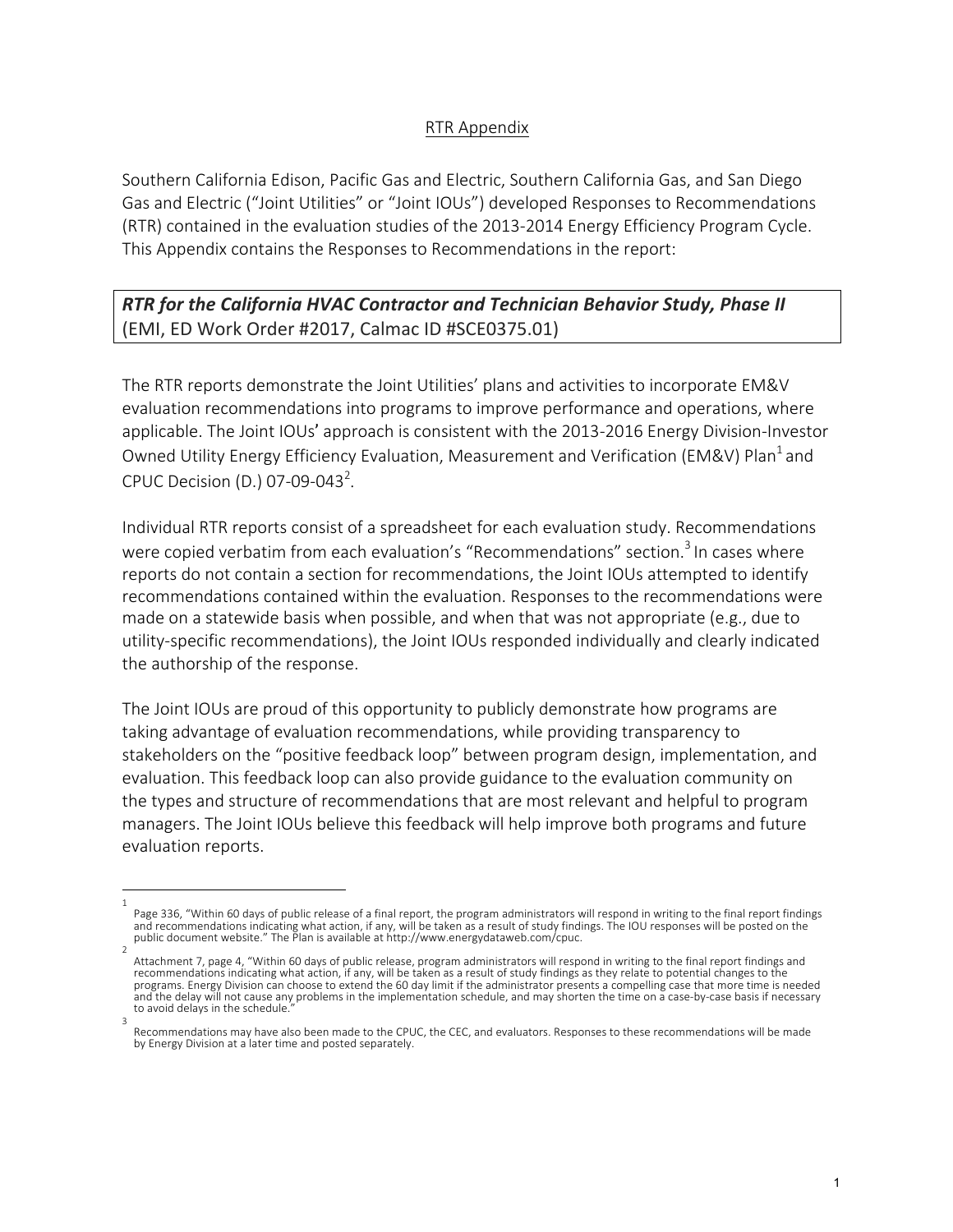## **EM&V** Impact, Process, Market Assessment Study Recommendations

**Study Title: California HVAC Contractor and Technician Behavior Study, Phase II** 

**Program: California HVAC** 

**Author: EMI** 

**Calmac ID: SCE0375.01**

**ED Work Order: 2017**

Link to Report: http://calmac.org/publications/HVAC\_C%26T\_Behavior\_Phase2\_FINAL\_REPORT.pdf

| #              | Item   Page<br># | <b>Findings</b>                                                                                                                                                                                                                                                                                                                                                                                                                                                                                                                                                                                                                                                                                                                                                                                                           | <b>Best Practice / Recommendations</b>                                                                                                                                                                                                                                                                                                                                                                                                                                                                                                                                                                                                                                                                                                                                                                                                                                                                                                                                                                                                                                                                         | Recommendation<br>Recipient | <b>Disposition</b><br>(Accepted,<br>Rejected, or<br>Other) | <b>Disposition Notes</b><br>(e.g. Description of specific program change or Reason for rejection or Under<br>further review)                                                                                                                                                                                                                                                                                                                                                                                                                                                                                                                                                                                                                                                                                                                                                                                                   |
|----------------|------------------|---------------------------------------------------------------------------------------------------------------------------------------------------------------------------------------------------------------------------------------------------------------------------------------------------------------------------------------------------------------------------------------------------------------------------------------------------------------------------------------------------------------------------------------------------------------------------------------------------------------------------------------------------------------------------------------------------------------------------------------------------------------------------------------------------------------------------|----------------------------------------------------------------------------------------------------------------------------------------------------------------------------------------------------------------------------------------------------------------------------------------------------------------------------------------------------------------------------------------------------------------------------------------------------------------------------------------------------------------------------------------------------------------------------------------------------------------------------------------------------------------------------------------------------------------------------------------------------------------------------------------------------------------------------------------------------------------------------------------------------------------------------------------------------------------------------------------------------------------------------------------------------------------------------------------------------------------|-----------------------------|------------------------------------------------------------|--------------------------------------------------------------------------------------------------------------------------------------------------------------------------------------------------------------------------------------------------------------------------------------------------------------------------------------------------------------------------------------------------------------------------------------------------------------------------------------------------------------------------------------------------------------------------------------------------------------------------------------------------------------------------------------------------------------------------------------------------------------------------------------------------------------------------------------------------------------------------------------------------------------------------------|
| 1              | 61,<br>64        | 17, Although a sizeable minority of technicians<br>57, stated that they use most or all of the<br>specifications on the job in prompted questions<br>(pp. 61, 64), very few (9%) spontaneously<br>reported using the standards when asked in an<br>open-ended question. (p. 57) This may not be<br>that surprising, as the ACCA/ASHRAE industry<br>standards were developed from best practices in a "Technician's Guide for Quality Installation"<br>the field. Furthermore, while the majority of<br>technicians indicated they complete most of the properly implement all the measurement<br>maintenance or installation tasks specified in the procedures required in ACCA Standard 5. As of<br>standards on a typical job, it is unclear exactly<br>how technicians are performing these tasks. (p.<br>$ 17\rangle$ | Include guidelines for how to enact the<br>standards when training technicians and<br>contractors on the specifics of the<br>ACCA/ASHRAE installation and maintenance<br>standards. Specifically, the IOUs should<br>incorporate industry how-to manuals into<br>program trainings. For instance, ACCA publishes<br>that equips practitioners with the knowledge to<br>the writing of this report, there is discussion and<br>collaboration among the California IOUs, the<br>industry group Western HVAC Performance<br>Alliance (WHPA), and ASHRAE to create a user's<br>manual for Standard 180. This manual will serve<br>to address the performance aspect of the<br>specified maintenance tasks for commercial<br>systems in a manner that will optimize energy<br>efficiency. We also recommend undertaking a<br>similar collaboration with industry organizations<br>to develop how-to manuals where they do not<br>yet exist, such as a user's manual for Standard 4.<br>Together, these manuals will provide a<br>necessary foundation for education and training<br>of contractors and technicians. | All IOUs                    | Rejected                                                   | The IOUs will consider incorporating industry developed "how to" guides into<br>program material, but does not feel it is appropriate for the IOUs to develop<br>the associated content. The program trainings, requirements, and inspections<br>require that participating technicians implement the standards correctly. The<br>IOUs agree that lack of awareness and adherence to industry standards is a<br>broad problem across the industry, as is clearly evidenced by the EMI studies,<br>and would support the development of guides, especially for dissemination<br>among program nonparticipants. Where needed, the IOU's will continue to<br>participate in collaborative processes to create and vet technical manuals.<br>However, the IOU programs should limit their roles as designers and<br>enforcers of voluntary industry standards, and instead support the adoption<br>of industry-approved practices. |
| $\overline{2}$ |                  | 66 See #1 above. While QA/QC is performed with<br>contractors and technicians participating in the<br>QI/QM programs, we have no insight into how<br>technicians are performing these tasks outside<br>of the programs. (p. 66)                                                                                                                                                                                                                                                                                                                                                                                                                                                                                                                                                                                           | Conduct case studies with technicians to better<br>understand how the standards are currently<br>enacted in the broader marketplace. These case<br>studies could involve either shadowing<br>technicians in their work or conducting covert<br>field observations as in the Phase I study. The<br>advantage of conducting covert observations is<br>that the IOUs will learn how the tasks are<br>typically carried out, without risking changes in                                                                                                                                                                                                                                                                                                                                                                                                                                                                                                                                                                                                                                                            | All IOUs                    | Rejected                                                   | The IOUs agree that it would be beneficial to better understand how<br>technicians perform tasks outside of the programs and would welcome an<br>EM&V study to develop common practice baselines for maintenance service.<br>If patterns emerged we would consider them when implementing program<br>training requirements. One practical route to get information on program<br>effectiveness on technician behavior would be to evaluate technicans before<br>training them on the program protocols and again after.<br>The SCE program is currently researching the addition of a technician                                                                                                                                                                                                                                                                                                                               |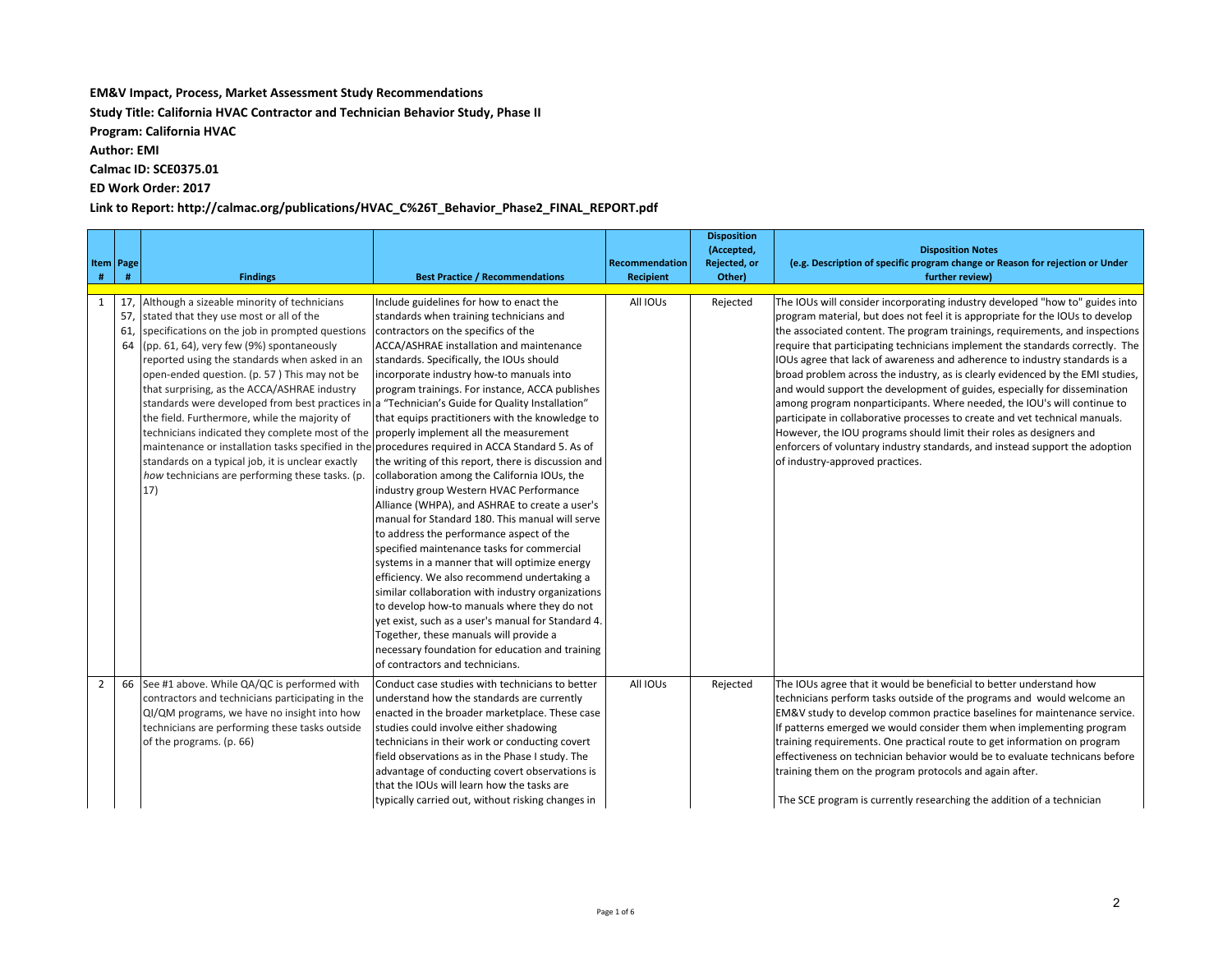|   |             |                                                                                                   |                                                                                                    |                  | <b>Disposition</b> |                                                                                                                                                  |
|---|-------------|---------------------------------------------------------------------------------------------------|----------------------------------------------------------------------------------------------------|------------------|--------------------|--------------------------------------------------------------------------------------------------------------------------------------------------|
|   |             |                                                                                                   |                                                                                                    |                  | (Accepted,         | <b>Disposition Notes</b>                                                                                                                         |
|   | Item   Page |                                                                                                   |                                                                                                    | Recommendation   | Rejected, or       | (e.g. Description of specific program change or Reason for rejection or Under                                                                    |
| # | #           | <b>Findings</b>                                                                                   | <b>Best Practice / Recommendations</b>                                                             | <b>Recipient</b> | Other)             | further review)                                                                                                                                  |
|   |             |                                                                                                   | behavior due to knowledge of the study (i.e., the                                                  |                  |                    | mentorship component to the CQM program. This will help to inform the SCE                                                                        |
|   |             |                                                                                                   | Hawthorne effect). Conducting field                                                                |                  |                    | program of the habits of technicians when they first enter the program. This                                                                     |
|   |             |                                                                                                   | observations of technicians working outside the                                                    |                  |                    | information can be used to build a more robust training curriculum and it will                                                                   |
|   |             |                                                                                                   | programs will provide an in-depth                                                                  |                  |                    | provide a more in-depth view into typical technician typical behavior pre-                                                                       |
|   |             |                                                                                                   | understanding not just of what steps are taken                                                     |                  |                    | program.                                                                                                                                         |
|   |             |                                                                                                   | to complete an installation or maintenance job,                                                    |                  |                    |                                                                                                                                                  |
|   |             |                                                                                                   | but also how the tasks are conducted, which                                                        |                  |                    | However, it is difficult to conduct covert case studies that eliminate the                                                                       |
|   |             |                                                                                                   | tools were used (if any), and how much time and                                                    |                  |                    | possibility that the presence of an evaluator would change technician                                                                            |
|   |             |                                                                                                   | attention is allotted to each task. Understanding                                                  |                  |                    | behavior on site. Also, it is especially difficult to get agreement from non-                                                                    |
|   |             |                                                                                                   | the standard "baseline" practice will help inform                                                  |                  |                    | participating contractors to allow for observation of their technicians.                                                                         |
|   |             |                                                                                                   | where to focus training efforts.                                                                   |                  |                    |                                                                                                                                                  |
| 3 | 58,         | Technicians generally do not associate the terms Develop a proactive branding strategy. As        |                                                                                                    | IOUs and CPUC    | Accepted           | The IOUs agree that the use of the term "quality" in the ACCA standards                                                                          |
|   | $61 -$      | "quality installation" and "quality maintenance"                                                  | recommended in the Phase I study, determine                                                        |                  |                    | makes it difficult for technicians and homeowners to recognize any difference                                                                    |
|   | 62,         | with the standards or with utility programs.                                                      | how the programs should be branded, and what                                                       |                  |                    | between regular work and standards based work. ACCA should consider this                                                                         |
|   | 65,         | When asked to define "quality maintenance" or                                                     | the primary message should be based upon. To                                                       |                  |                    | and explore renaming the standards. PG&E has restructured and renamed                                                                            |
|   |             | 110  "quality installation," technicians generally think                                          | do this, we recommend that the IOUs develop                                                        |                  |                    | HVAC maintenance program offerings to bring our offerings into better                                                                            |
|   |             | of completing a job "the right way" or having a                                                   | several potential branding strategies and test                                                     |                  |                    | alignment with statewide efforts. In the 2013 - 2014 cycle the programs were                                                                     |
|   |             | clean or neat system. (p. 58) Only 1% of                                                          | these with contractors, technicians, and                                                           |                  |                    | named Commercial Quality Maintenance and AirCare Plus with the former                                                                            |
|   |             | respondents associated ACCA Standard 5 with                                                       | customers before adopting a strategy. We                                                           |                  |                    | run through the Core program channel and the latter run through the Third                                                                        |
|   |             | "quality installation" and 1% of respondents                                                      | recommend using program names that can be                                                          |                  |                    | Party channel. Beginning next year, these separate programs will be renamed                                                                      |
|   |             | associated utility programs with "quality                                                         | differentiated from "good" installation or                                                         |                  |                    | 'Gold' and 'Silver' and merged under PG&E's Core program. By moving the                                                                          |
|   |             | installation." (p. 62) None associated "quality                                                   | maintenance. The programs may choose to                                                            |                  |                    | Silver (formerly AirCare Plus) from the Third Party delivery channel and                                                                         |
|   |             | maintenance" with the standards and less than                                                     | leverage the recognition of existing brands such                                                   |                  |                    | combining this one-time maintenance package with the long-term Gold plan,                                                                        |
|   |             |                                                                                                   | 1% associated "quality maintenance" with utility as ENERGY STAR, but again, multiple possibilities |                  |                    | the customer is presented a choice and the contractor is given greater                                                                           |
|   |             | programs. (p. 65) The association of quality                                                      | should be tested before adopting a strategy. The                                                   |                  |                    | flexibility to enroll participants.                                                                                                              |
|   |             | installation or quality maintenance with work                                                     | IOUs should leverage their marketing                                                               |                  |                    |                                                                                                                                                  |
|   |             | that is "clean" or "neat" is very similar to the                                                  | departments' resources where they exist (e.g.,                                                     |                  |                    | SCE has increased efforts in RQI to brand the program as an ENERGY STAR                                                                          |
|   |             | associations that customers make. (pp. 61, 110)                                                   | PG&E has a Customer Insights team) in                                                              |                  |                    | program, based on ACCA Standard 5. The SCE CQM, CQR, and Early                                                                                   |
|   |             | As identified in the Customer and Decision-                                                       | developing and testing the strategies. The                                                         |                  |                    | Retirement programs have been marketed under the umbrella of "HVAC                                                                               |
|   |             | Making Study, part of the issue appears to be                                                     | strategy should be consistent across the IOUs, as                                                  |                  |                    | Optimization" as an uniquely holistic and technically comprehensive set of                                                                       |
|   |             | that it is simply difficult to differentiate the term                                             | mentioned in the Energy Efficiency Strategic                                                       |                  |                    | energy efficiency programs for commercial HVAC systems.                                                                                          |
|   |             | "quality" from the colloquial term meaning                                                        | Plan. A proactive branding strategy will help                                                      |                  |                    |                                                                                                                                                  |
|   |             | 'good." (see reference to right). When                                                            | increase customer and contractor/technician                                                        |                  |                    | In 2013-2014, SDG&E also offered a "platinum" package to further                                                                                 |
|   |             | prompted, less than five percent of technicians                                                   | awareness of standards-based installation and                                                      |                  |                    | differentiate and provide customers the opportunity to buy in to support                                                                         |
|   |             | associate the standards with a specific QI or QM<br>program. Out of all respondents, only 3% were | maintenance. Marketing focused specifically on                                                     |                  |                    | deeper maintenance and repair. This should be reinstated as a non-resource                                                                       |
|   |             | aware of the installation standard, ACCA 5, and                                                   | customers will help increase demand for these<br>services; results of the Customer Decision-       |                  |                    | activity since no savings can be claimed for activities such as major repairs or<br>evacuating and recharging the system to cure restrictions or |
|   |             | associated it with a specific utility program name Making Study can be used to inform effective   |                                                                                                    |                  |                    | noncondensables.                                                                                                                                 |
|   |             | that they could correctly recall. (p. 62) For the                                                 | marketing messages. Contractors and                                                                |                  |                    |                                                                                                                                                  |
|   |             | maintenance standards, ACCA 4 and                                                                 | technicians may also be more likely to recall                                                      |                  |                    |                                                                                                                                                  |
|   |             | ACCA/ASHRAE 180, only 2% were aware of one                                                        | branding that is distinguishable from "good"                                                       |                  |                    |                                                                                                                                                  |
|   |             | of these standards and associated it with a                                                       | maintenance and installation.                                                                      |                  |                    |                                                                                                                                                  |
|   |             | specific utility program name that they could                                                     |                                                                                                    |                  |                    |                                                                                                                                                  |
|   |             | correctly recall. (p. 65)                                                                         |                                                                                                    |                  |                    |                                                                                                                                                  |
|   |             |                                                                                                   |                                                                                                    |                  |                    |                                                                                                                                                  |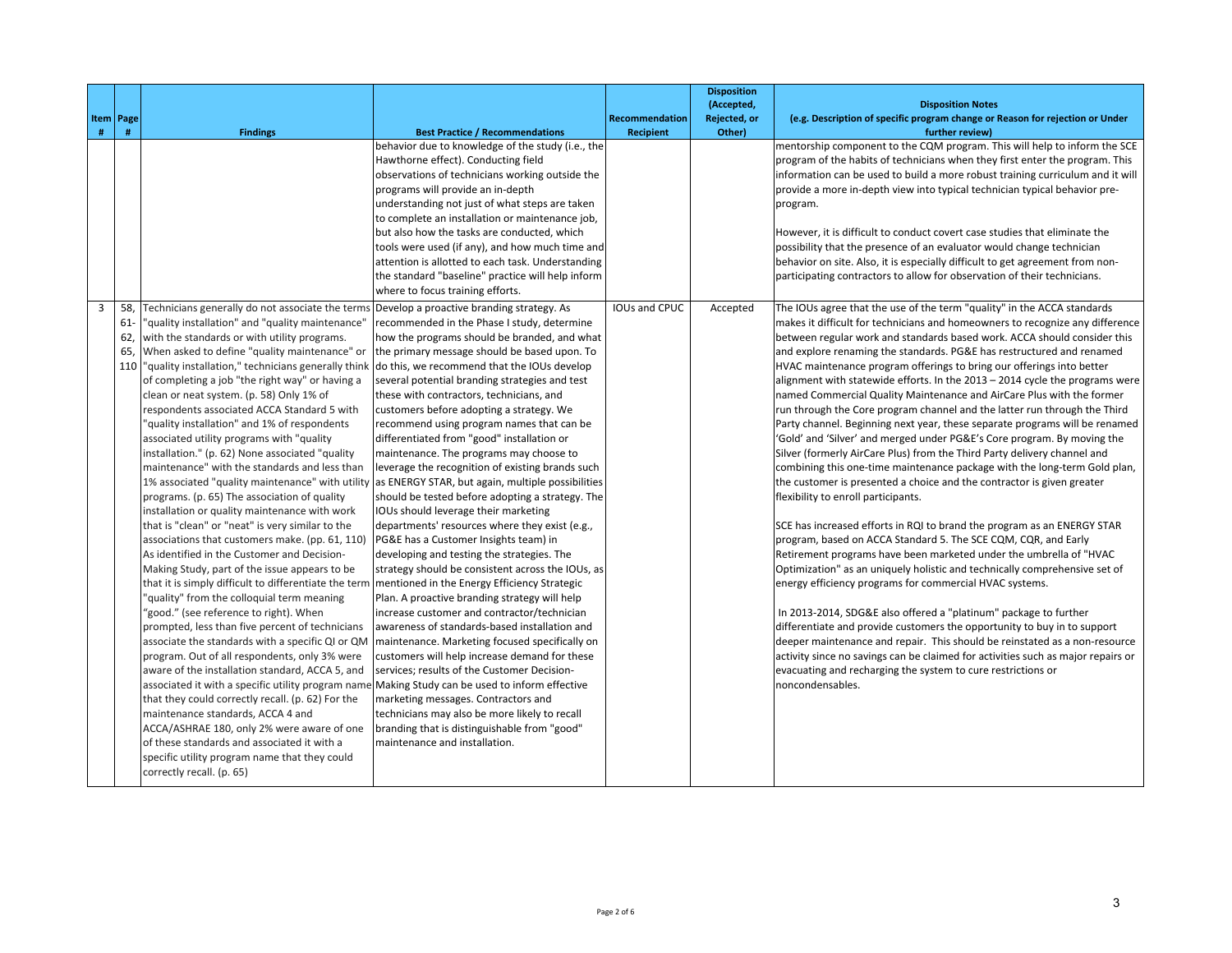|                |                                |                                                                                                                                                                                                                                                                                                                                                                                                                                                                                                                                                                                                                                                                                                                                                                                                                                                                                                                                                                                                                                                                                                                                                                                                                                                                              |                                                                                                                                                                                                                                                                                                                                                                                                                                                                                                                                                                                                                                                                                                                                                                                                                                                                                                                                                                                                                                                                                                                                                                           |                  | <b>Disposition</b>         |                                                                                                                                                                                                                                                                                                                                                                                                                                                                                                                                                                                                                                                                                                                                                                                                                                                                                                                                                                                                                                                                                                                                                                                                                                                                                                                                                                                                                                                                                                                                                                        |
|----------------|--------------------------------|------------------------------------------------------------------------------------------------------------------------------------------------------------------------------------------------------------------------------------------------------------------------------------------------------------------------------------------------------------------------------------------------------------------------------------------------------------------------------------------------------------------------------------------------------------------------------------------------------------------------------------------------------------------------------------------------------------------------------------------------------------------------------------------------------------------------------------------------------------------------------------------------------------------------------------------------------------------------------------------------------------------------------------------------------------------------------------------------------------------------------------------------------------------------------------------------------------------------------------------------------------------------------|---------------------------------------------------------------------------------------------------------------------------------------------------------------------------------------------------------------------------------------------------------------------------------------------------------------------------------------------------------------------------------------------------------------------------------------------------------------------------------------------------------------------------------------------------------------------------------------------------------------------------------------------------------------------------------------------------------------------------------------------------------------------------------------------------------------------------------------------------------------------------------------------------------------------------------------------------------------------------------------------------------------------------------------------------------------------------------------------------------------------------------------------------------------------------|------------------|----------------------------|------------------------------------------------------------------------------------------------------------------------------------------------------------------------------------------------------------------------------------------------------------------------------------------------------------------------------------------------------------------------------------------------------------------------------------------------------------------------------------------------------------------------------------------------------------------------------------------------------------------------------------------------------------------------------------------------------------------------------------------------------------------------------------------------------------------------------------------------------------------------------------------------------------------------------------------------------------------------------------------------------------------------------------------------------------------------------------------------------------------------------------------------------------------------------------------------------------------------------------------------------------------------------------------------------------------------------------------------------------------------------------------------------------------------------------------------------------------------------------------------------------------------------------------------------------------------|
|                | Item   Page                    |                                                                                                                                                                                                                                                                                                                                                                                                                                                                                                                                                                                                                                                                                                                                                                                                                                                                                                                                                                                                                                                                                                                                                                                                                                                                              |                                                                                                                                                                                                                                                                                                                                                                                                                                                                                                                                                                                                                                                                                                                                                                                                                                                                                                                                                                                                                                                                                                                                                                           | Recommendation   | (Accepted,<br>Rejected, or | <b>Disposition Notes</b><br>(e.g. Description of specific program change or Reason for rejection or Under                                                                                                                                                                                                                                                                                                                                                                                                                                                                                                                                                                                                                                                                                                                                                                                                                                                                                                                                                                                                                                                                                                                                                                                                                                                                                                                                                                                                                                                              |
| #              | #                              | <b>Findings</b>                                                                                                                                                                                                                                                                                                                                                                                                                                                                                                                                                                                                                                                                                                                                                                                                                                                                                                                                                                                                                                                                                                                                                                                                                                                              | <b>Best Practice / Recommendations</b>                                                                                                                                                                                                                                                                                                                                                                                                                                                                                                                                                                                                                                                                                                                                                                                                                                                                                                                                                                                                                                                                                                                                    | <b>Recipient</b> | Other)                     | further review)                                                                                                                                                                                                                                                                                                                                                                                                                                                                                                                                                                                                                                                                                                                                                                                                                                                                                                                                                                                                                                                                                                                                                                                                                                                                                                                                                                                                                                                                                                                                                        |
| $\overline{4}$ | 43,<br>$67 -$<br>70            | 27, Most technicians play a role in sales and are<br>interested in sales training. The vast majority of<br>technicians reported being responsible for<br>selling new HVAC equipment (89%) or selling<br>maintenance agreements (85%) as part of their<br>job. Overall, 73% of technicians responsible for<br>sales indicated they were interested in sales<br>training. (pp. 67-70).<br>Market actors suggested that customers<br>understand the value of QI/QM better when it is<br>put in terms that are familiar to them, which is<br>often related to quality and comfort. (p. 27)<br>Technicians were least likely to rate "online<br>HVAC course training" as very effective<br>(although the particular source of online training<br>technicians had received is unknown). (p. 43)                                                                                                                                                                                                                                                                                                                                                                                                                                                                                    | Provide sales training to technicians. Making<br>sure that technicians are being offered sales<br>training, in addition to contractors and sales<br>staff, is important because they are often the<br>first point of contact with the customer for<br>selling new equipment or maintenance<br>agreements. Sales training should teach<br>contractors, technicians, and sales staff how to<br>speak to customers about sales in a language<br>that customers will understand (e.g., downtime<br>= revenue loss, using analogies such as car<br>maintenance to discuss HVAC maintenance). If<br>the training is provided via webinar, as in the<br>past, effectiveness of the training should be<br>carefully tracked; online training is viewed as<br>least effective by contractors and technicians,<br>and it is unknown if particular sources of online<br>training are viewed as more effective than                                                                                                                                                                                                                                                                   | All IOUs         | Accepted                   | The IOUs agree that there is great value in offering sales training to<br>technicians and appreciate the study findings that show technicians would<br>generally be open to additional sales training. We believe that more effective<br>communication between contractors/ technicians and customers has to begin<br>with a thorough understanding of the value proposition on the part of the<br>contractor. The IOUs currently offer a variety of sales training to program<br>participants. The program offers a variety of in person training, webinars, and<br>recorded webinars for self paced viewing.<br>We note that while we recognize technician sales training could be deepened<br>through better integration with other IOU webinars and self-paced tools,<br>participation of individual technicians in IOU training is at the contractor's<br>discretion. Additonal sales training would support more cohesive contractor<br>sales activities, but should not be mandatory as it would create unnecessary<br>participation barriers by adding significant entry costs to contractor<br>participation.                                                                                                                                                                                                                                                                                                                                                                                                                                                 |
| 5              | 19,<br>21,<br>23,<br>26,<br>88 | 18- Both the implementer and market actor<br>interviews emphasized that quality contractors<br>are those who understand and buy in to the<br>value proposition of QI/QM. (pp. 18, 21) In turn,<br>these contractors and the technicians at their<br>firms have the ability to demonstrate the value<br>of QI/QM to customers. One strategy for helping technicians is necessary, as they are the ones<br>technicians sell QI/QM, identified in the market<br>actor interviews, is to empower technicians so<br>they correctly view their role as crucial in<br>installing/maintaining systems that are energy<br>efficient. (p. 88)<br>Although customers are highly motivated by<br>cost savings, QI/QM contractors are generally<br>unable to compete solely based on price. (p. 19,<br>23) Given that customers are unsure of the<br>benefit of QI/QM above-and-beyond typical<br>services, it makes sense to approach the sale as<br>"educating" the customer about the additional<br>benefits, rather than trying to sell a service or<br>product. (p. 26) This includes emphasizing the<br>impact that QI/QM will have on reducing<br>equipment failure and increasing energy<br>efficiency, as long as these claims can be<br>substantiated. (see reference to right) | others.<br>Craft QI and QM training so contractors and<br>technicians are well-versed in the value<br>proposition. While selling to customers on price<br>is important, emphasis on other benefits such as<br>craftsmanship, comfort, reliability, and efficiency<br>is needed. Buy-in from contractors and from<br>selling QI and QM to customers, and if they do<br>not believe in the value, it will be difficult at best<br>to convince customers. Strong contractor<br>leadership support will allow room for ongoing<br>feedback and training. Empowering technicians<br>so they correctly view their role as crucial in<br>installing/maintaining systems that are energy<br>efficient is equally important. However, to<br>achieve buy-in from contractors and technicians,<br>it will likely be necessary to show evidence of<br>energy savings achieved by implementing the<br>standards (see Recommendation #6). Another<br>technique that can be tried is to ask for verbal or<br>written "commitments" by contractors and<br>technicians and to personally involve them in<br>crafting the value proposition that will work for<br>them and their customers. | All IOUs         | Accepted                   | PG&E sales training currently covers the value propositoin of the QM<br>programs and we believe the message is being received by contractors. The<br>IOUs do recognize the barrier when customers are not convinced of that value<br>proposition. For the commercial QM program PG&E plans to pilot an<br>approach that incorporates more direct marketing of the value proposition to<br>the end users. We will discuss the possibility of opening sales training for<br>technicians as well with the implementer, but note that their attendance will<br>be at the discretion of the contractors.<br>The SCE CQM program emphasizes the importance of the HVAC value<br>proposition and strongly encourages avoiding a price-based model to<br>contractors and sales employees. The CQM program is currently evaluating<br>whether existing customer information can be utilized to demonstrate energy<br>savings and case studies are planned that emphasize the value of CQM.<br>The RQI program is implementing several touch points between the program<br>staff and contractor to inform them of the value proposition for RQI and how<br>to incorporate best practice sales strategies. This information is intended to<br>be included in the welcome packet for new participants. Targeted sales<br>training for the RQI program is under development and being considered as<br>an optional class for participants. Potential case studies to show savings<br>scenarios and other value propositions seen by participants can be utilized by<br>contractors. |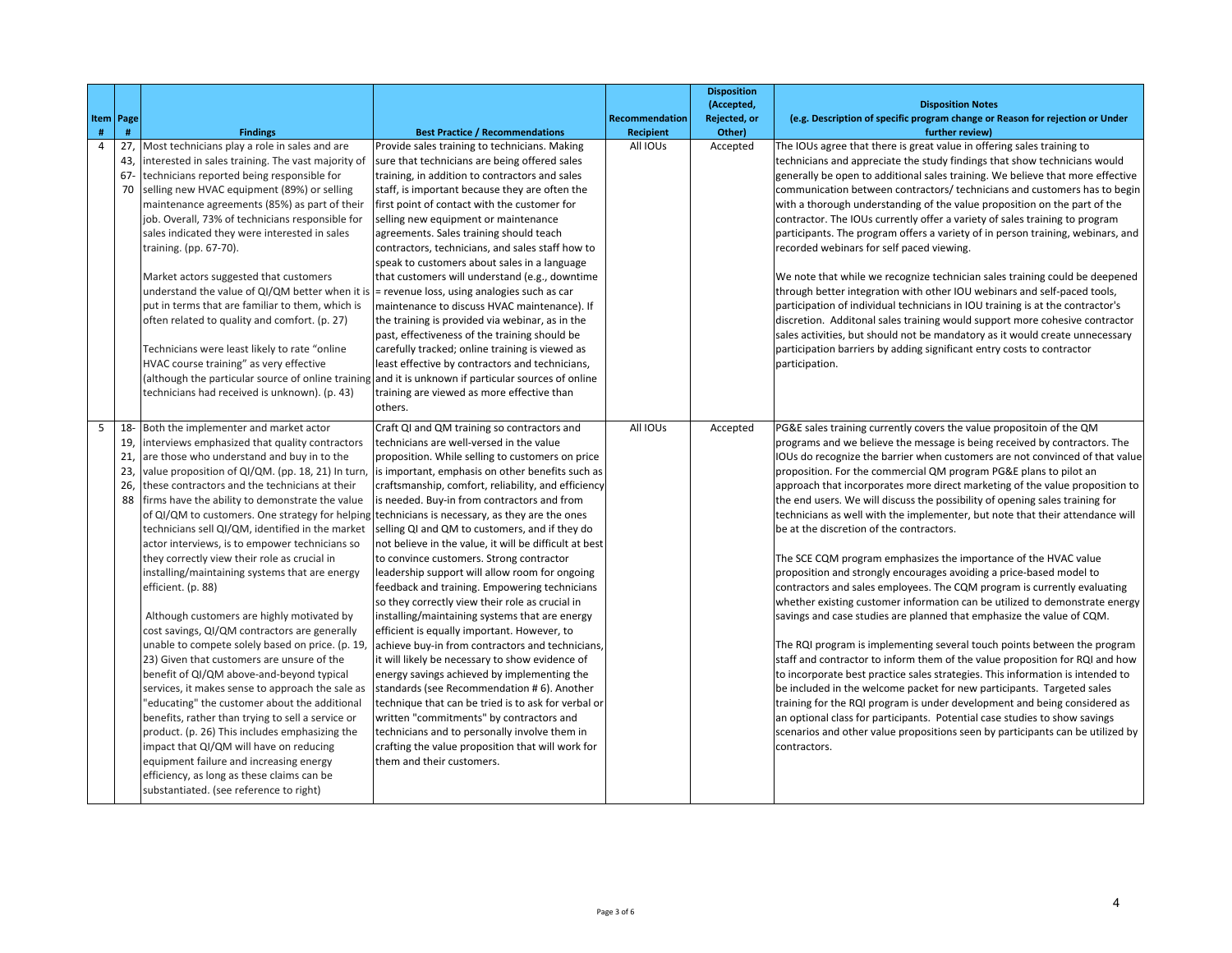|                       |                                                                                            |                                                                                            |                | <b>Disposition</b><br>(Accepted, | <b>Disposition Notes</b>                                                                                                                                         |
|-----------------------|--------------------------------------------------------------------------------------------|--------------------------------------------------------------------------------------------|----------------|----------------------------------|------------------------------------------------------------------------------------------------------------------------------------------------------------------|
| Item   Page           |                                                                                            |                                                                                            | Recommendation | Rejected, or                     | (e.g. Description of specific program change or Reason for rejection or Under                                                                                    |
| $\#$<br>#             | <b>Findings</b>                                                                            | <b>Best Practice / Recommendations</b>                                                     | Recipient      | Other)                           | further review)                                                                                                                                                  |
| 6<br>18,<br>22,       | Provide tools such as case studies and data that<br>contractors and technicians can use to | Provide tools such as case studies and data that<br>contractors and technicians can use to | All IOUs       | Other                            | The IOUs agree that collateral highlighting savings in addition to other value<br>propositions would be helpful to residential contractors and will develop that |
| 23                    | demonstrate energy savings and reliability to                                              | demonstrate energy savings and reliability to                                              |                |                                  | material.                                                                                                                                                        |
|                       | customers. Because customers' concerns about                                               | customers. Because customers' concerns about                                               |                |                                  |                                                                                                                                                                  |
|                       | cost are the primary barrier to selling QI and                                             | cost are the primary barrier to selling QI and                                             |                |                                  | The IOUs are considering developing case studies via billing analysis work. SCE                                                                                  |
|                       | QM, communicating the value proposition will                                               | QM, communicating the value proposition will                                               |                |                                  | has taken the lead on the development of case studies. For example, SCE                                                                                          |
|                       | be much easier if those selling standards-based                                            | be much easier if those selling standards-based                                            |                |                                  | worked with Temecula Valley Unified School District to organize a case study                                                                                     |
|                       | services can show customers examples of how                                                | services can show customers examples of how                                                |                |                                  | for the quality maintenance program. The case study documents how the                                                                                            |
|                       | much other similar customers have saved.                                                   | much other similar customers have saved.                                                   |                |                                  | school district was able to take advantage of generous IOU incentives to                                                                                         |
|                       | Furthermore, if the customers' prior billing data                                          | Furthermore, if the customers' prior billing data                                          |                |                                  | enroll in a CQM contract. The maintenance was performed for more than 27                                                                                         |
|                       | can be accessed, and compared to post-                                                     | can be accessed, and compared to post-                                                     |                |                                  | school buildings that serve about 30,000 students. The case study describes                                                                                      |
|                       | installation or post-maintenance billing data,                                             | installation or post-maintenance billing data,                                             |                |                                  | how the District has saved millions of dollars in HVAC operating costs, money                                                                                    |
|                       | customers can be provided with tangible                                                    | customers can be provided with tangible                                                    |                |                                  | that can now be put toward improved education and facilities. Quotes from                                                                                        |
|                       | feedback of how much they have actually saved.                                             | feedback of how much they have actually saved.                                             |                |                                  | the facilities manager provide powerful endorsements of the program and its                                                                                      |
|                       | The programs may also be able to use currently                                             | The programs may also be able to use currently                                             |                |                                  | benefits. The case study also showcases the connection between quality                                                                                           |
|                       | available savings estimation tools compiled by                                             | available savings estimation tools compiled by                                             |                |                                  | maintenance and adherence to Standard 180. Finally, the case study material                                                                                      |
|                       | the Western HVAC Performance Alliance. This is                                             | the Western HVAC Performance Alliance. This is                                             |                |                                  | provides a synopsis of the program and contact information where potential                                                                                       |
|                       | the kind of information that is needed to                                                  | the kind of information that is needed to                                                  |                |                                  | participants can turn for more detail and enrollment. This case study can now                                                                                    |
|                       | transform the marketplace, because evidence of                                             | transform the marketplace, because evidence of                                             |                |                                  | be used to market the programs to other small and medium businesses. In<br>2016, the IOUs will look to conduct more such case studies. We see an                 |
|                       | cost effective savings will drive demand among<br>customers. For commercial customers, the | cost effective savings will drive demand among<br>customers. For commercial customers, the |                |                                  | opportunity to utilize AMI data to document energy savings for individual                                                                                        |
|                       | Customer Decision-Making Study found that                                                  | Customer Decision-Making Study found that                                                  |                |                                  | customers during peak hours that will provide customers with high energy                                                                                         |
|                       | reliability was a common concern. Therefore,                                               | reliability was a common concern. Therefore,                                               |                |                                  | usage profiles during peak TOU rates with examples of program benefits. SCE                                                                                      |
|                       | reliability should also be emphasized, if evidence                                         | reliability should also be emphasized, if evidence                                         |                |                                  | has also made savings estimation tools available to program contractors and                                                                                      |
|                       | of this can be obtained. To convey how                                                     | of this can be obtained. To convey how                                                     |                |                                  | the program provides estimates based on work paper calculations.                                                                                                 |
|                       | reliability is improved by QI and QM, the IOUs                                             | reliability is improved by QI and QM, the IOUs                                             |                |                                  |                                                                                                                                                                  |
|                       | could first collect data from participating                                                | could first collect data from participating                                                |                |                                  | SDG&E agrees that tools such as case studies and energy savings data would                                                                                       |
|                       | commercial customers to illustrate "before" and                                            | commercial customers to illustrate "before" and                                            |                |                                  | be beneficial to contractors and will work with the IOU's to develop                                                                                             |
|                       | "after" experiences. Another option is for the                                             | "after" experiences. Another option is for the                                             |                |                                  | reasonable metrics. The concern about savings is that the numbers vary                                                                                           |
|                       | IOUs and/or program implementers to explore                                                | <b>IOUs and/or program implementers to explore</b>                                         |                |                                  | considerably depending on baseline conditions, deferred maintenance and                                                                                          |
|                       | whether any participating contractors keep                                                 | whether any participating contractors keep                                                 |                |                                  | customer practices, but AMI data will support more refined estimates by                                                                                          |
|                       | records on service calls made to commercial                                                | records on service calls made to commercial                                                |                |                                  | building type. With AB802, customers will have better access to their AMI                                                                                        |
|                       | customers, and to compare this rate before                                                 | customers, and to compare this rate before                                                 |                |                                  | data and savings and be able to better monitor results.                                                                                                          |
|                       | program participation to after program                                                     | program participation to after program                                                     |                |                                  |                                                                                                                                                                  |
|                       | participation.                                                                             | participation.                                                                             |                |                                  |                                                                                                                                                                  |
| $\overline{7}$<br>68, | Those who were responsible for selling new                                                 | To help build momentum in the marketplace for                                              | All IOUs       | Rejected                         | SCE has implemented an early retirement program in which a QM contractor                                                                                         |
| 71                    | equipment and also aware of ACCA 4 were                                                    | QI and QM services, consider pairing Quality                                               |                |                                  | can recommend to the customer that their unit be replaced with a more                                                                                            |
|                       | asked what they see as the primary barrier to                                              | Maintenance contracts with financing of new                                                |                |                                  | efficient unit.                                                                                                                                                  |
|                       | selling installation services based on the                                                 | HVAC equipment purchases. Pairing a                                                        |                |                                  |                                                                                                                                                                  |
|                       | standard. The most common response was that                                                | maintenance contract at the point of purchase,                                             |                |                                  | PG&E is in the early stages of assessing the feasability of running a similar                                                                                    |
|                       | customers do not want to pay extra money for                                               | and including that contract in the financing, will                                         |                |                                  | program. However, amidst many other program changes, incorporating                                                                                               |
|                       | the service (43%). (p. 68) Responses were                                                  | help overcome cost barriers while ensuring that                                            |                |                                  | financing options will need to wait for future efforts.                                                                                                          |
|                       | similar for barriers to selling standards-based                                            | new HVAC equipment is properly maintained.                                                 |                |                                  |                                                                                                                                                                  |
|                       | maintenance services. Again, technicians                                                   |                                                                                            |                |                                  |                                                                                                                                                                  |
|                       | frequently cited customers' unwillingness to pay                                           |                                                                                            |                |                                  |                                                                                                                                                                  |
|                       | any extra money for standards-based                                                        |                                                                                            |                |                                  |                                                                                                                                                                  |
|                       | maintenance as the top barrier (cited by 35% of<br>technicians overall). (p. 71)           |                                                                                            |                |                                  |                                                                                                                                                                  |
|                       |                                                                                            |                                                                                            |                |                                  |                                                                                                                                                                  |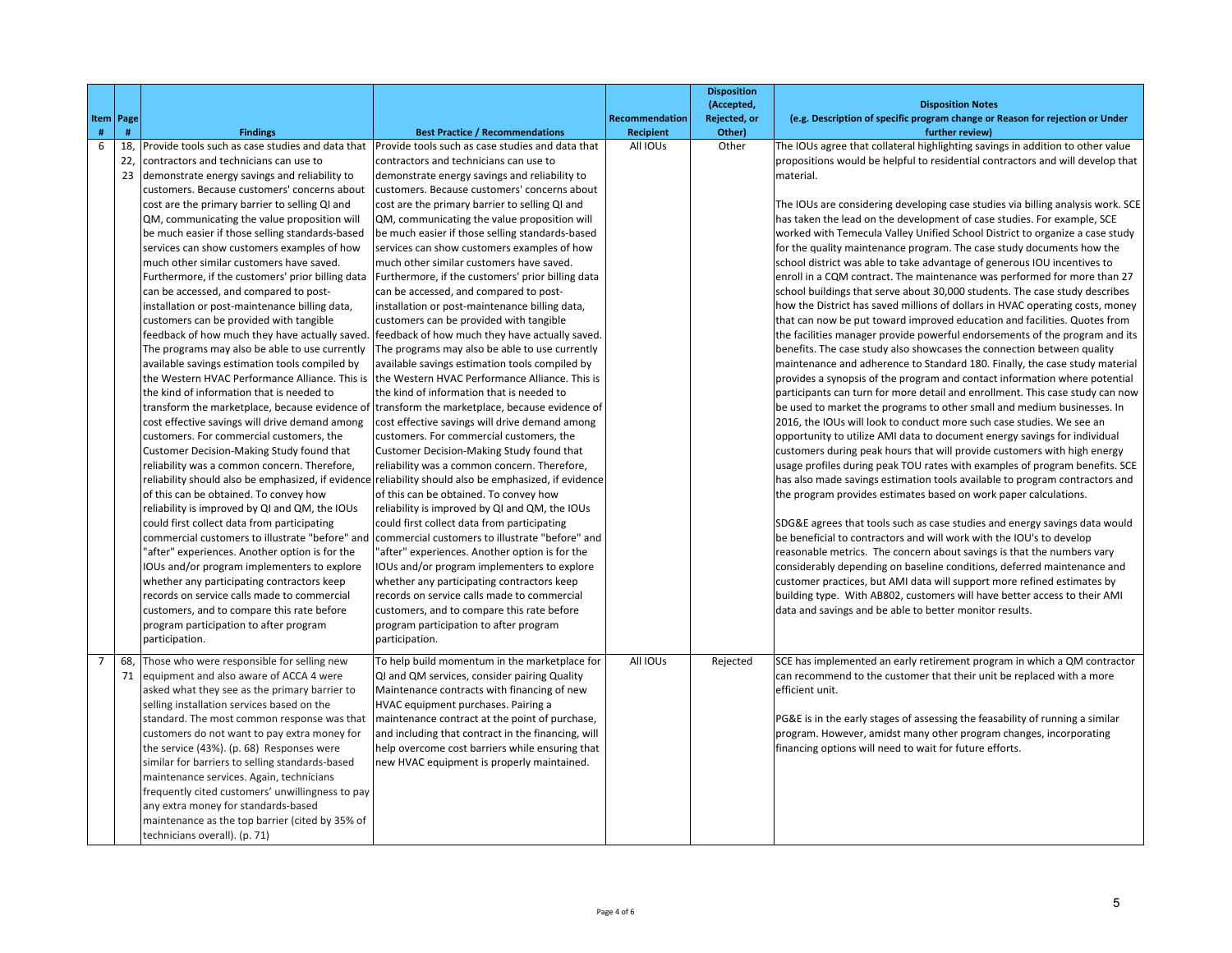| #  | Item   Page<br># | <b>Findings</b>                                                                                                                                                                                                                                                                                                                                                                                                                                                                                                                                                                                                                                                                                                                                                                                                                               | <b>Best Practice / Recommendations</b>                                                                                                                                                                                                                                                                                                                                                                                                                                                                                                                                                                                                                                                                                                             | <b>Recommendation</b><br><b>Recipient</b> | <b>Disposition</b><br>(Accepted,<br>Rejected, or<br>Other) | <b>Disposition Notes</b><br>(e.g. Description of specific program change or Reason for rejection or Under<br>further review)                                                                                                                                                                                                                                                                                                                                                                                                                                                                                                                                                                                                                                               |
|----|------------------|-----------------------------------------------------------------------------------------------------------------------------------------------------------------------------------------------------------------------------------------------------------------------------------------------------------------------------------------------------------------------------------------------------------------------------------------------------------------------------------------------------------------------------------------------------------------------------------------------------------------------------------------------------------------------------------------------------------------------------------------------------------------------------------------------------------------------------------------------|----------------------------------------------------------------------------------------------------------------------------------------------------------------------------------------------------------------------------------------------------------------------------------------------------------------------------------------------------------------------------------------------------------------------------------------------------------------------------------------------------------------------------------------------------------------------------------------------------------------------------------------------------------------------------------------------------------------------------------------------------|-------------------------------------------|------------------------------------------------------------|----------------------------------------------------------------------------------------------------------------------------------------------------------------------------------------------------------------------------------------------------------------------------------------------------------------------------------------------------------------------------------------------------------------------------------------------------------------------------------------------------------------------------------------------------------------------------------------------------------------------------------------------------------------------------------------------------------------------------------------------------------------------------|
| 8  |                  | 15 Technicians participating in the programs are<br>usually required to have obtained formal<br>education or certification. (p. 15)                                                                                                                                                                                                                                                                                                                                                                                                                                                                                                                                                                                                                                                                                                           | Educate customers about the<br>training/certification requirements for trade<br>allies to participate in the QI and QM programs.<br>This should include information on what these<br>certifications signify. The QI/QM programs<br>already require technicians to hold a<br>certification such as North American Technical<br>Excellence (NATE), HVAC Excellence,<br>Refrigeration Service Engineers Society (RSES),<br>UA STAR, or Building Performance Institute (BPI)<br>in order to participate. Educating customers<br>about these requirements and what they mean<br>will allow them to differentiate QI/QM services<br>from standard practice. In turn, customers may<br>begin to demand contractors/technicians with<br>these credentials. | <b>IOUs and CPUC</b>                      | Rejected                                                   | The IOUs recognizes that customer awareness and understanding of insdustry<br>credentials would help drive the value proposition of HVAC optimization<br>programs and may have the added benefit of holding the broader industry<br>more accountable. Therefore, we support efforts to increase awareness of the<br>benefits of trained and certified techs, much like the automotive industry has<br>created awareness around the ASE certification. However, we note that with<br>limited IOU bandwith and influence, this is a recommendation that we feel is<br>better addressed by industry groups.                                                                                                                                                                   |
| 9  |                  | 19, According to the market actor interviewees,<br>21 strong contractor leadership support of the<br>value of quality installation and/or quality<br>maintenance is essential, because technicians<br>need support from leadership in the form of<br>time for (1) training on QI and QM processes<br>and the value proposition, and (2) completing all<br>necessary steps required for QI and QM<br>implementation. (p. 21)<br>According to implementers, a major barrier to QI<br>and QM programs' success is that most<br>contractors' business models do not include the<br>robust internal processes necessary to<br>consistently perform work to ACCA/ASHRAE<br>standards. (p. 19) All of the third-party<br>implementers and program staff emphasized the<br>essential role QA/QC plays in enforcing<br>standards in the field. (p. 19) | Design and teach ways to build QA/QC into<br>contractors' internal processes. In order for<br>market transformation to occur, sound<br>standards-based practices and QA/QC must<br>occur outside of required program processes.<br>Teaching contractors how to build QA/QC into<br>their ongoing processes will help them sustain<br>quality practices even after the programs end.                                                                                                                                                                                                                                                                                                                                                                | All IOUs                                  | Other                                                      | Within the QM program we reach out to contractors and help them<br>understand the cost of poor quality service. Specifically, we provide concierge<br>mentoring to select contractors. We provide online training via webinars to all<br>program participants and they can view the recorded webinars at any time,<br>which are posted on the PG&E website. However, though we can<br>communicate the benefits and costs of QI/QM, redesigning more detailed<br>contractor business models is outside the scope of the program and the<br>bandwidth at our disposal.<br>Through the SCE HVAC Optmization newsletter and ongoing mentoring and<br>coaching provided in the SCE RQI, CQM, and CQR programs, best practices are<br>communicated to participating contractors. |
| 10 |                  | 78, A number of key terms will need to be defined<br>81 before the MTIs can be operationalized or<br>consistently measured. For example, for MTI<br>HVAC-1a and MTI HVAC-1b, the term "climate<br>appropriate" must be clearly defined and a list of<br>qualifying unit types developed. (p. 78) To<br>measure MTI HVAC-2 and MTI HVAC-3, the IOUs<br>will first need to define what is meant by a<br>"residential contractor" and a "commercial<br>contractor." (p. 81) Furthermore, a strict<br>definition must be assigned to "using the QI<br>guidelines" so that there is no room for<br>misinterpretation. (p. 81)                                                                                                                                                                                                                      | See detailed Considerations and<br>Recommendations in Chapter 7 of the report.                                                                                                                                                                                                                                                                                                                                                                                                                                                                                                                                                                                                                                                                     | IOUs and CPUC                             |                                                            |                                                                                                                                                                                                                                                                                                                                                                                                                                                                                                                                                                                                                                                                                                                                                                            |